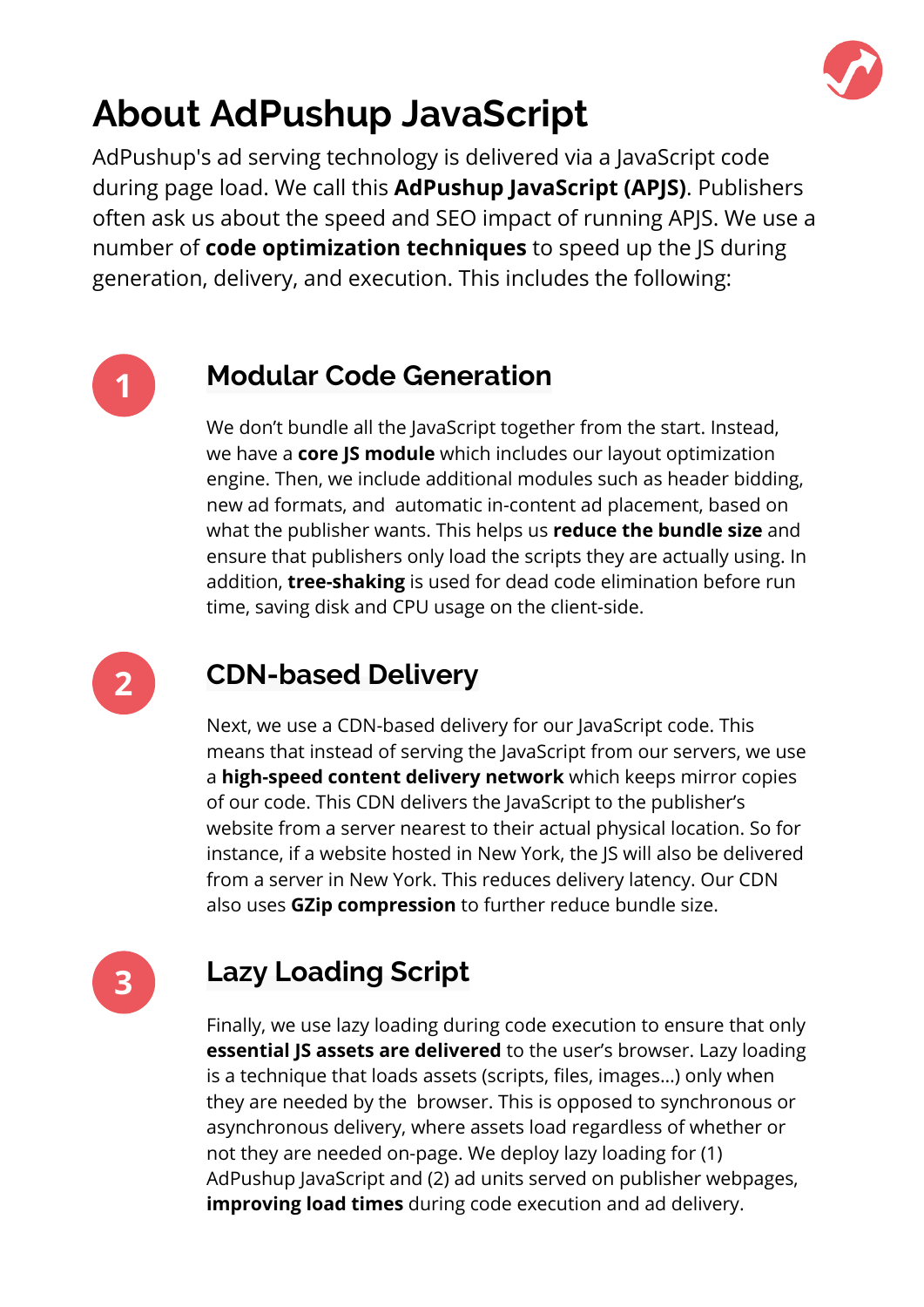

# **Page Speed & SEO Impact Analysis**

In order to demonstrate the real-life impact of using APJS on a website's page speed and search performance, **we conducted a test on five websites within our publisher network**, our methodology is shared below. We encourage you to recreate the tests and verify the results.

### **Our Methodology**

- We selected five publisher websites in our network at random
- [Then we used Lighthouse, a page performance audit tool by developed by Google,](https://docs.google.com/spreadsheets/d/14LIOI3OpLAtagMUOMTctbqWA0UWkM1NKP8lf_8P5_6Q/edit?usp=sharing) to analyze the impact of APJS on page load speed and on-page SEO. Lighthouse can be used in multiple ways; we used it from the Chrome DevTools
- In the control group we have websites which are currently using AdPushup; in the experimental group, we have the same websites with AdPushup code disabled.

## **Re-creating the Test**

- For the control group, open one of the websites that you wish to audit
- Open Chrome DevTools and navigate to the Audits tabSelect 'Desktop' for Device, check only 'Performance' for Audits and disable throttling; Run the test
- The results obtained are for the site's performance while using AdPushup; a detailed description of the metrics is given below
- To run the analysis for the experimental group, navigate to the network tab and filter the requests by the name of adpushup.js
- Right click on any such request and block the request URL
- Go back to the Audits tab and repeat the analysis under the same conditions
- Compare the results!

## **Metrics Used**

- **First Contentful Paint:** First Contentful Paint marks the time at which the first text or image is painted.
- **Speed Index:** Speed Index shows how quickly the contents of a page are visibly populated.
- **Time to Interactive:** Time to interactive is the amount of time it takes for the page to become fully interactive.
- **First Meaningful Paint:** First Meaningful Paint measures when the primary content of a page is visible.
- **First CPU Idle:** First CPU Idle marks the first time at which the page's main thread is quiet enough to handle input.
- **Max Potential First Input Delay:** The maximum potential First Input Delay that your users could experience is the duration, in milliseconds, of the longest task.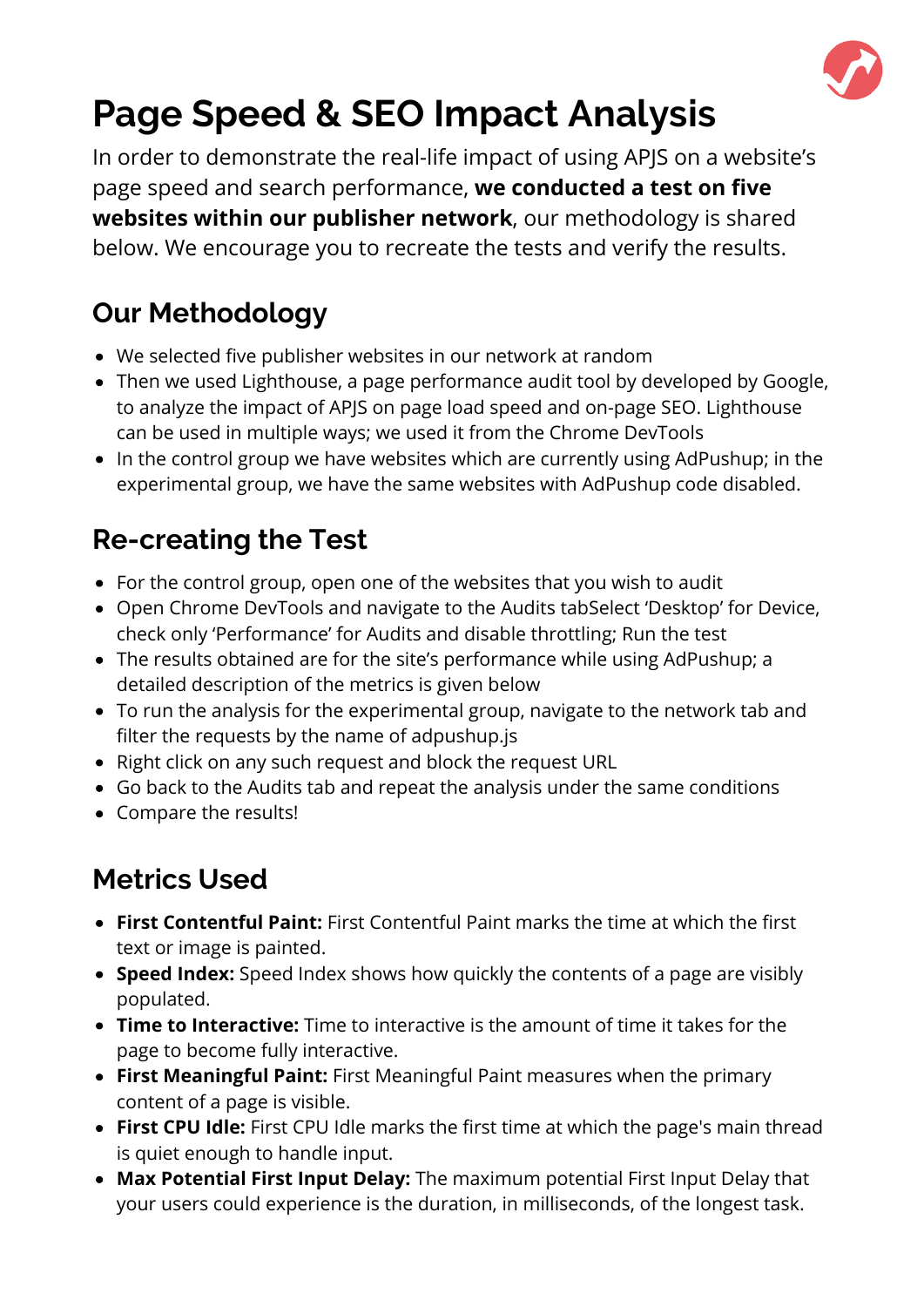

## **Page Speed Results**

Although Lighthouse yields a comprehensive page speed report consisting of six different metrics, the key ones are First Meaningful Paint and Time to Interactive.

- **First Meaningful Paint** is the time it takes for the primary content of a page to become visible. In our test, this value was higher by just 140ms on average (with the difference being 0s in three instances) for websites in the control group.
- **Time to Interactive**, measures the amount of time it takes for a page to become fully interactive, this value was found to be higher by ~400ms on average for websites in the control group, with one page with no change in TTI at all and two others with less than 200ms variation. Considering that the average TTI value was 3400ms in the experimental group, a 400ms change is a blink of an eye.
- **First Input Delay** is the time from when a user first interacts with a site to the time when the browser responds to that interaction. The change in FID upon adding APJS was a mere 40ms—a humanly imperceptible time difference.



#### **Average values for key page speed parameters**